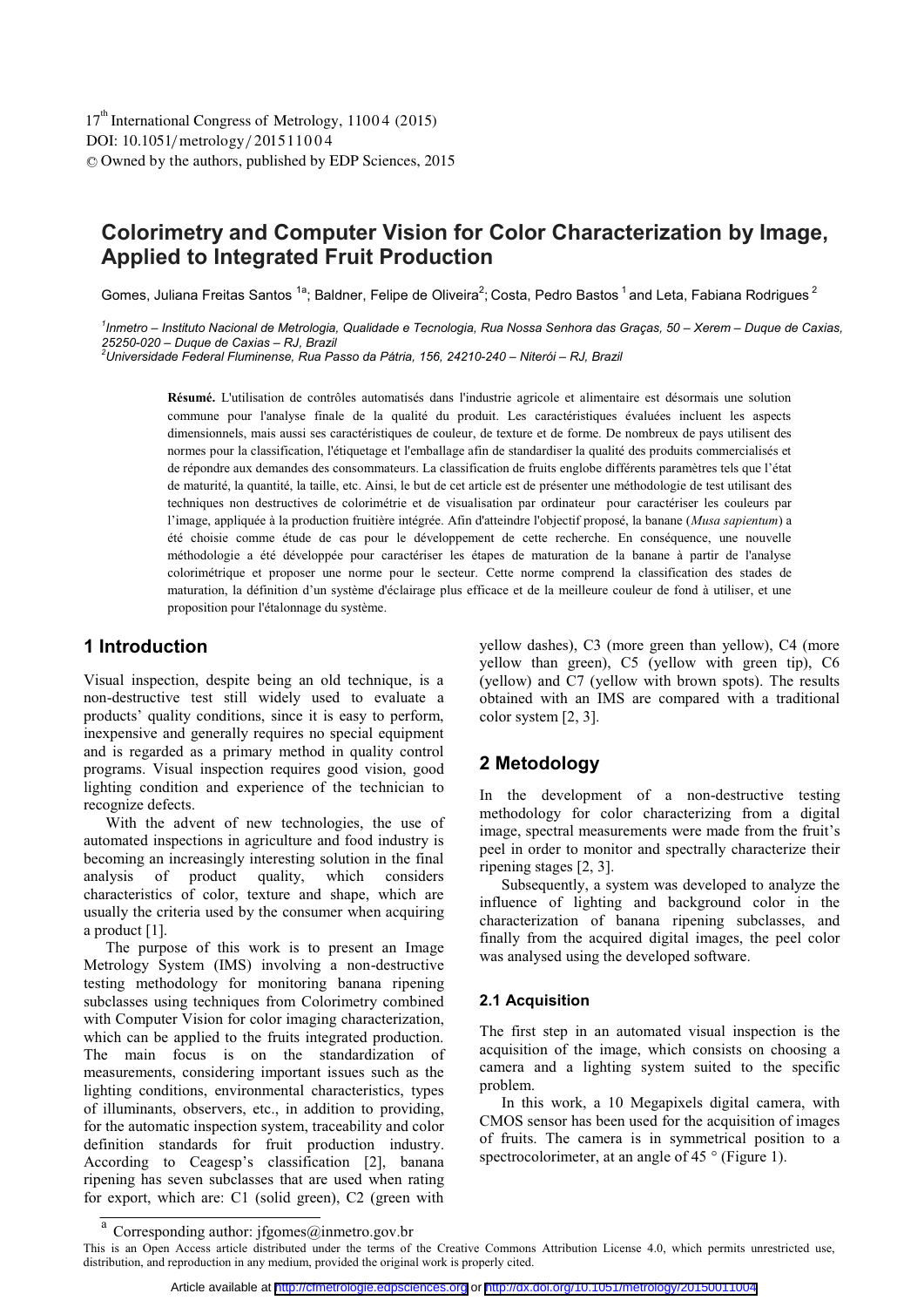

**Figure 1.** Image acquisition system for fruits characterizing. 1: Light source; 2: Colorimeter; 3: Digital Camera; 4: Background; 5: Sample; 6: Tripod [4,5].

#### **2.2 Acquisition system calibration**

The calibration of a digital camera is necessary in order to convert between different color systems and then compare with a calibrated standard to provide traceability to the system. The color system commonly used in laboratories is the CIEXYZ, a system developed by the CIE [6,7] to be used in colorimetry, which is able to mathematically determine color. From this system, other color systems may be used according to the application. For example, in the industry, the most commonly color system used is CIEL \* a \* b \* (or CIELAB) because it is closer to human perception.

In order to assess the accuracy of the acquisition system, images were acquired using colorimetric standards, on top of a black background color (chromaticity coordinates  $x = 0.4545$ ,  $y = 0.4088$  and  $Y = 1.26\%$ ) and a source of tubular high-pressure metal halide lighting HCI-TS 150W / NDL 942 (TCC = 3544 K and  $Ra = 97$ ).

From the images of the red, green and blue standards, the chromaticity coordinates are calculated to verify the accuracy from the color measurement of the SMI using a program developed in Matlab. The RGB values calculated [6] for the standards were plotted against values measured by the spectrocolorimeter to verify the measurement system linearity and the camera sensor response.

After the colorimetric sensitivity correction of the digital camera, a linear relationship has been obtained with a good correlation between the tradicional CIEXYZ values and the image XYZ values. Thus, the XYZ values from digital image have been corrected using Equation set (1).

$$
X_{IMS\,COR} = 0.98 \, X_{IMS}
$$
  
\n
$$
Y_{IMS\,COR} = 0.98 \, Y_{IMS}
$$
  
\n
$$
Z_{IMS\,COR} = 0.98 \, Z_{IMS}
$$
\n(1)

where XYZ*IMS COR* represents the corrected values obtained by the IMS.

#### **2.3 Image color analysis of the banana peel**

Banana images were acquired simultaneously with the spectral colorimetric measurements for analysis and determination of color, and subsequent characterization of the ripening subclass [1,2].

The images used were obtained under the same light source with which the IMS has been validated. From the fruit's acquired image in each ripening subclass, the CIEL \* a \* b coordinates were calculated [7].

### **3 Results and discussion**

#### **3.1 System calibration**

Chromaticity coordinate values were calculated according to [6] and [7], after correction of the camera sensor's response using Equation set (1).

The results, shown in Table 1, are considered satisfactory, presenting the effectiveness of the the digital camera's colorimetric sensitivity correction from the measurement of the color standards. The worst result was obtained for the *x* coordinate on the red standard, which, even with the correction, presents a higher error compared to the other deviations found for the other standards. For better assessment of the measurements' accuracy, it is necessary to estimate the color measurement uncertainty of the IMS.

#### **3.2 Measurement uncertainty**

The camera acquires the image and from this the tristimulus XYZ values and chromaticity coordinates CIExy 1931 [5, 6, 7] are calculated. The characteristics contributing to the chromaticity coordinates' uncertainty are: chromaticity coordinates' calculation, reference standard uncertainty and repeatability.

- -Chromaticity coordinates calculation the uncertainty of the chromaticity coordinates  $(x, y)$ corresponds to the uncertainty of the calculation method, defined from the accuracy of the colorimeters' measurements.
- -Uncertainty of the reference standard is the indicated uncertainty from of standard plates' certificate used in the calibration system.
- -Repeatability For the repeatability analysis, chromaticity coordinate calculations are performed in three different regions of the plate surface, to verify the homogeneity of the calculations. The standard deviation values found are used in the final uncertainty calculation.

The largest uncertainties estimated for the image color measurement using the IMS were:  $U_x = 0.0551$  (red),  $U_y = 0.0187$  (green) and  $U_{Y\%} = 5.04\%$  (blue), with a coverage factor  $k = 1.96$ .

From the estimated uncertainty values, the coordinates calculated by the IMS were compared with values measured by the colorimetric system (COL) for the three plate standards, in order to determine the deviation between the values and the standard error, by comparing the two estimated uncertainties (Table 1).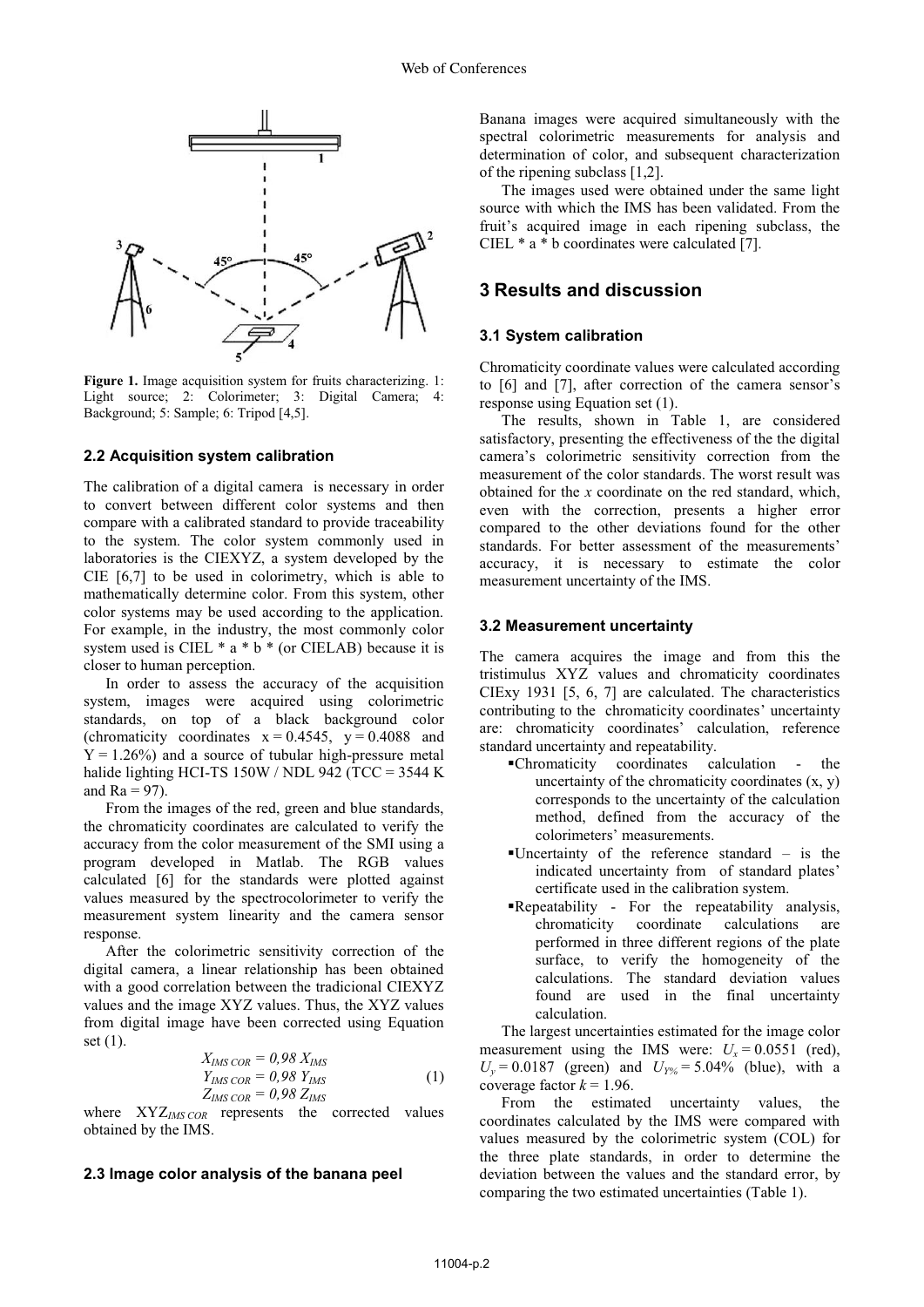| Standard | Itens*      | <b>COL</b> | COL<br>$u_c$ | <b>IMS</b> | <b>IMS</b><br>$u_c$ | Deviation | <b>SE</b> |
|----------|-------------|------------|--------------|------------|---------------------|-----------|-----------|
| Red      | $\mathbf x$ | 0.5798     | 0.0013       | 0.6072     | 0.0551              | 0.0275    | 0.50      |
|          | y           | 0.3576     | 0.0016       | 0.3564     | 0.0029              | $-0.0012$ | 0.36      |
|          | ${\rm Y\%}$ | 8.41       | 1.43         | 6.45       | 3.86                | $-1.96$   | 0.48      |
| Green    | X           | 0.2861     | 0.0015       | 0.2809     | 0.0106              | $-0.0051$ | 0.48      |
|          | y           | 0.4989     | 0.0015       | 0.4896     | 0.0187              | $-0.0093$ | 0.50      |
|          | ${\rm Y\%}$ | 21.43      | 1.36         | 21.95      | 2.86                | 0.52      | 0.17      |
| Blue     | $\mathbf x$ | 0.2168     | 0.0015       | 0.2226     | 0.0120              | 0.0058    | 0.48      |
|          | y           | 0.3151     | 0.0017       | 0.3083     | 0.0139              | $-0.0069$ | 0.49      |
|          | ${\rm Y\%}$ | 18.86      | 1.37         | 21.42      | 5.04                | 2.56      | 0.49      |

**Table 1.** Chromaticity coordinates from IMS calibrated.

\*The items calculated and presented in table are: chromaticity coordinates *x, y* and luminance factor *Y%* [7].

It can be observed that all measurements have satisfactory standard errors  $(SE < 1)$ , confirming the accuracy of the system with the calibrated standards. This results show that the IMS provides reliable measurements that can be used to determine the fruit peel's color.

### **3.3 Color analysis of a banana peel by image analysis**

As previously described in item 2.3, from the acquired images for each fruit ripening subclass, the coordinates *CIE L\*a\*b\** were calculated by the image analysis software, developed in *Matlab*, for later correlation with the ripening subclasses, as shown in Table 2.

**Table 2.** CIEL\*a\*b\* bananas results calculated by IMS.

| <b>Ripening subclass</b> | <b>IMS</b> |         |      |  |
|--------------------------|------------|---------|------|--|
|                          | $L^*$      | $a^*$   | h*   |  |
| C1                       | 54.1       | $-26.5$ | 36.7 |  |
| C <sub>2</sub>           | 54.5       | $-18.4$ | 30.9 |  |
| C <sub>3</sub>           | 55.9       | $-12.3$ | 20.9 |  |
| C <sub>4</sub>           | 50.3       | 2.3     | 8.3  |  |
| C5                       | 58.4       | 4.1     | 10.1 |  |
| C <sub>6</sub>           | 54.0       | 5.8     | 5.6  |  |
| Γ7                       | 54.6       | 1.5     | 24.6 |  |

When comparing the results of the two systems (conventional and by image), some color differences in certain ripening subclasses can be noticed. These differences can be attributed to a greater influence of the illumination system in the IMS rather than in the traditional measurement using a colorimeter in order to evaluate the color image.

It is worth noting that the light source used has a tendency to green/blue, which is common for high CCT values (color correlated temperature).

This once again highlights the importance of proper lighting in the image acquisition and color evaluation, particularly in systems where the reproduction or comparison of color standards are required.

To improve the characterization of the camera sensor, it is suggested to use more color standards during system calibration.

The results demonstrate the importance in evaluating the characteristics of interest to define the parameters to be used in the image acquisition so as to obtain a better image and a better accuracy in image color measurements. To improve the results, the following steps are suggested when developing an image acquisition system for color analysis: studying the sample, studying the best background color, studying the best light source and the calibration of the measurement system under the established conditions (Figure 2).



**Figure 2.** Proposed methodology summary [5,8].

# **4 Conclusion**

Several methods have been proposed with the aim of characterizing products using Computer Vision in order to optimize the inspection process and minimize losses. Many studies have been developed to increasingly improve the production systems and the product's quality.

An IMS comprises, in general, the five stages of a well-defined computer vision system. However, the strategies and tools both in image acquisition and in processing are not consensual and need to be specified according to each application.

In this paper a study for color imaging characterization was presented. As a result, a new methodology was developed to characterize the banana ripening steps using colorimetric analysis, proposing a standardization to the industry regarding the ripening stages' classification, a more efficient lighting system, a better background color to be used, and a system calibration proposal. New studies are being developed to improve the accuracy of the proposed IMS and improve the displayed measurement methodology.

### **References**